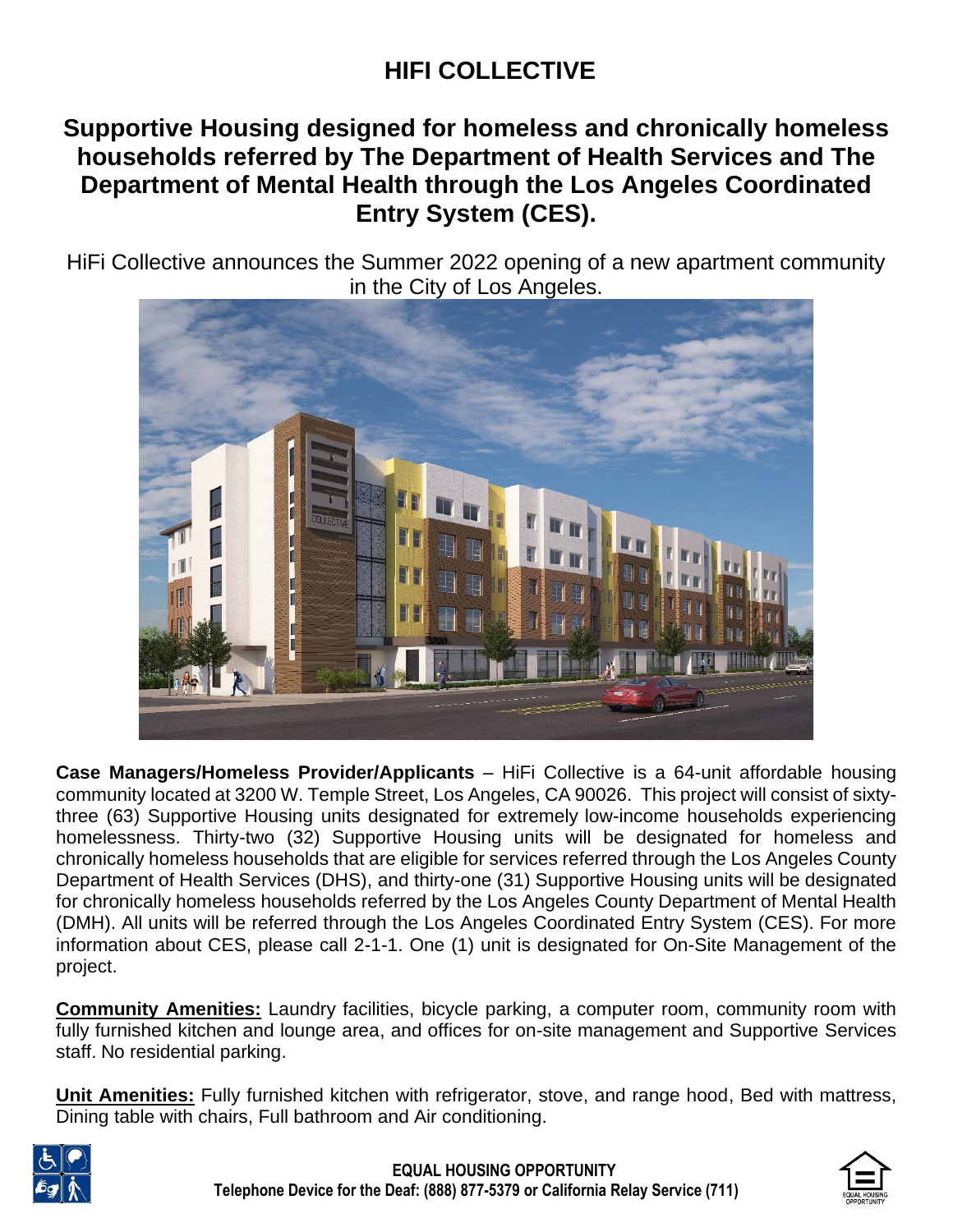This property will be professionally managed by the John Stewart Company (JSCo).

**Supportive Housing units** are restricted to households earning up to thirty (30%) of the Area Median Income (AMI) for the County of Los Angeles, as indicated in the chart below. There is no minimum income requirement for these units. All units are designated for referrals from the Department of Health Services (DHS) and the Department of Mental Health (DMH) and are subsidized under the Project-Based Voucher program administered by The Housing Authority of the City of Los Angeles (HACLA).

# **UNIT MIX INCLUDING RENTS & INCOME RESTRICTIONS (Subject to change):**

### **DHS Units Requirements 32 units**

| <b>Bdrm</b><br><b>Size</b> | <b>Number</b><br>of Units | <b>Most</b><br>restrictive<br><b>AMI</b> | <b>Homeless</b> | <b>Chronically</b><br><b>Homeless</b> |
|----------------------------|---------------------------|------------------------------------------|-----------------|---------------------------------------|
| <b>Studio</b>              | 31                        | 30%                                      | х               |                                       |
| <b>Studio</b>              |                           | 30%                                      |                 |                                       |

# **DMH Units Requirements 31 units**

| <b>Bdrm</b><br><b>Size</b> | <b>Number</b><br>of Units | <b>Most</b><br>restrictive<br><b>AMI</b> | <b>Chronically</b><br><b>Homeless</b> | <b>Serious</b><br><b>Mental</b><br><b>Illness</b> |
|----------------------------|---------------------------|------------------------------------------|---------------------------------------|---------------------------------------------------|
| <b>Studio</b>              | 31                        | 30%                                      |                                       |                                                   |

Mobility/hearing/sight impaired households will have priority for seven (7) units designed for the mobility impaired and four (4) units designed for the hearing/sight impaired. **Accessible units include:** Roll in Shower Stalls w/seat, Grab Bars, Toilet with Grab Bars, Lowered Kitchen Cabinets and Wheelchair accessible Kitchen and Bathroom sinks and Talking Smoke/Carbon Monoxide Alarms with Flashing Light.

# **Current Income and Rent Limits Effective 04/01/2021 (Subject to change)**

| <b>AMI</b> | <b>Household</b><br><b>Size</b> | <b>Income Limit</b> | Tenant<br>Rent |
|------------|---------------------------------|---------------------|----------------|
| 30%        |                                 | \$24,840            | *See Note      |

\*There is no minimum income requirement for Project Based Voucher units and individuals will pay approximately 30% of their adjusted monthly income in rent as determined by HACLA. All households must meet HACLA eligibility requirements and occupancy standards. Income is restricted in accordance with the Low-Income Housing Tax Credit (LIHTC) program and other regulatory agreements. Income limits subject to change.